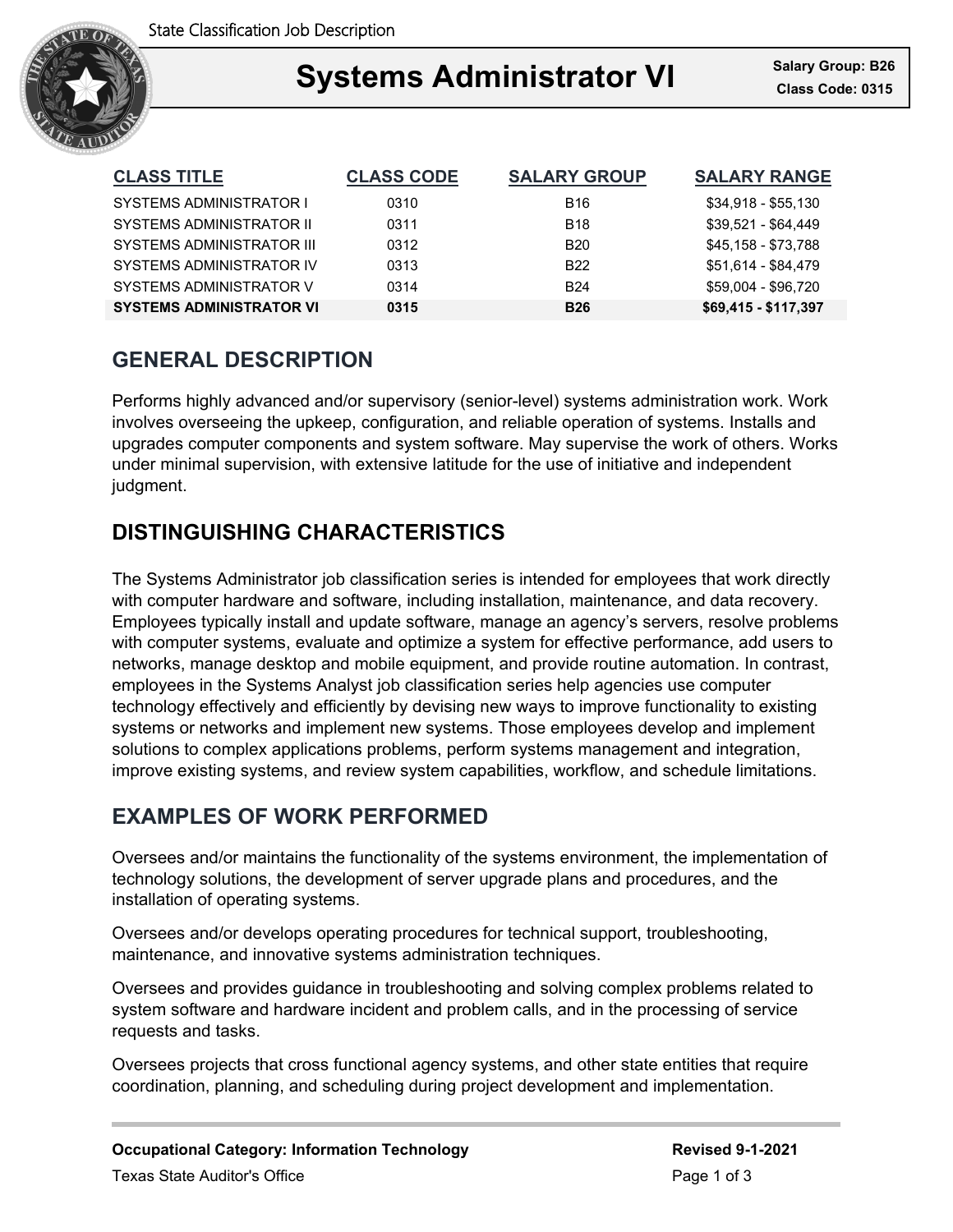Oversees studies and the preparation of reports that include study findings, recommendations, and instructions for proposed system implementations; formulates logical descriptions of problems; and devises and implements optimum solutions.

Oversees and/or designs and implements new or revised methods that effectively meet agency needs.

Oversees and/or develops, analyzes, and maintains design procedures, system codes, test procedures, and quality standards.

Oversees and/or defines and manages the roles and access privileges of individual users and devices to a variety of applications to prevent unauthorized access.

Oversees and/or trains staff prior to the implementation of systems, and provides advice and guidance during the implementation process.

Analyzes, troubleshoots, and resolves system hardware, software, and networking issues; and provides status reports to management.

Recommends to management systems technology solutions and enterprise-related hardware and software standards.

Assists in analyzing and defining agency disaster recovery responsibilities and procedures.

Assists with budget recommendations for operating systems, including the supporting hardware and software.

May supervise the work of others.

Performs related work as assigned.

## **GENERAL QUALIFICATION GUIDELINES**

### **EXPERIENCE AND EDUCATION**

Experience in systems administration work. Graduation from an accredited four-year college or university with major coursework in computer science, management information systems, or a related field is generally preferred. Education and experience may be substituted for one another.

#### **KNOWLEDGE, SKILLS, AND ABILITIES**

Knowledge of systems administration; computer hardware and software configuration and troubleshooting; operating systems and applications; computer programming and architecture of scripting languages; and Internet security administration.

Skill in using logic and reasoning to identify the strengths and weaknesses of alternative solutions, conclusions, or approaches to problems; coordinating solutions to problems; developing or revising system configurations; scheduling, testing, installing, and implementing system software; and troubleshooting computer systems.